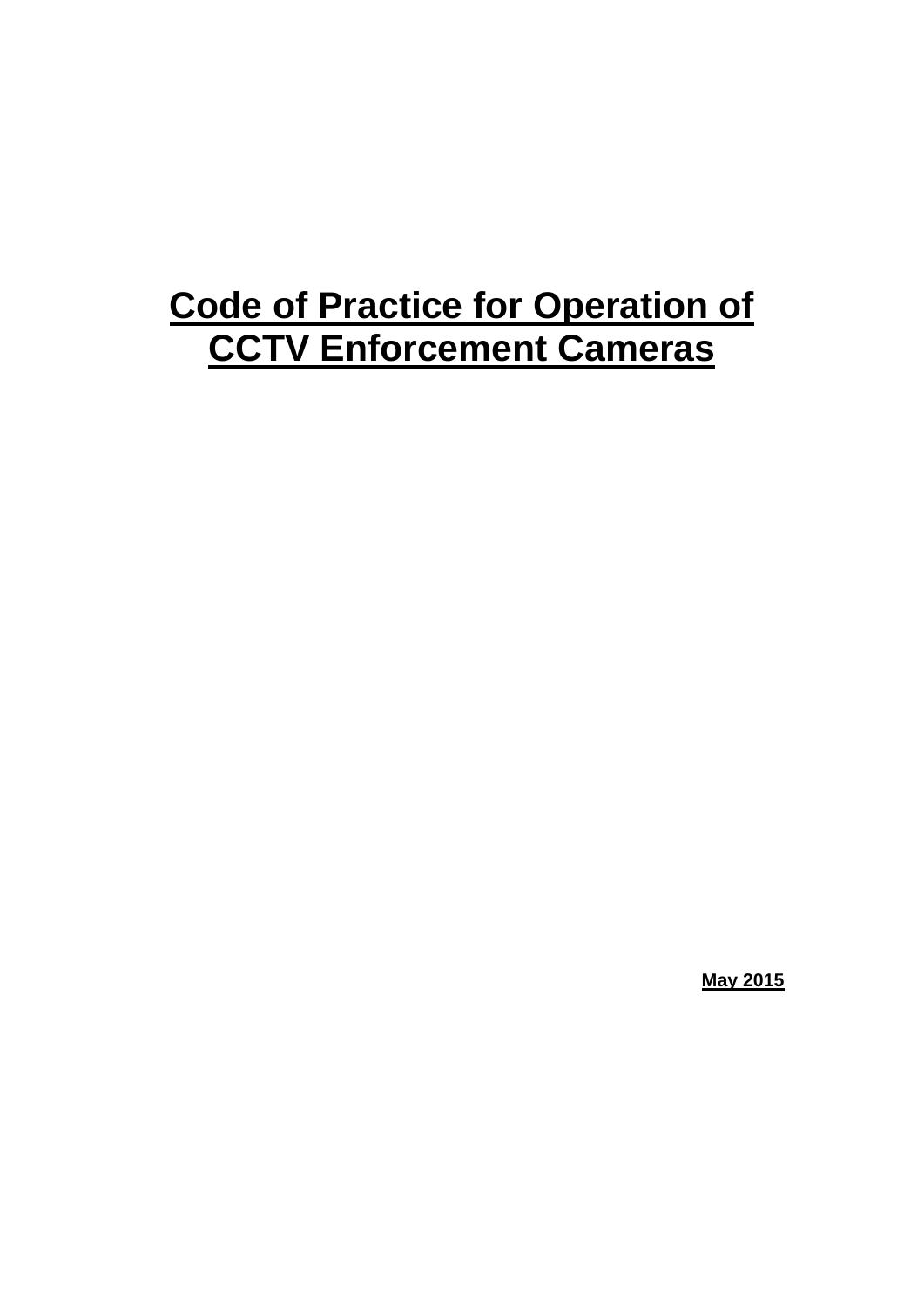### **CONTENTS**

#### **1. INTRODUCTION**

#### **1.1 Background**

**1.2 Code of Practice** 

#### **2. THE OPERATION OF CCTV ENFORCEMENT CAMERAS**

- **2.1 CCTV Camera Surveillance**
- **2.2 The Legal Framework**
- **2.3 Enforcement of traffic regulations by CCTV camera**
- **2.4 Operation of the System**
- **2.5 Retention and use of evidence**
- **2.6 Guidelines for Appeals**
- **2.7 Security of Operations**
- **2.8 Procedures Manual**
- **2.9 Operating Personnel**

#### **APPENDICES**

- **1. Particulars of Bolton Council**
- **2. Camera Enforcement Contravention Log**
- **3. Sample Authorised Officer Witness Statement (Parking Contraventions)**
- **4. Glossary of Terms**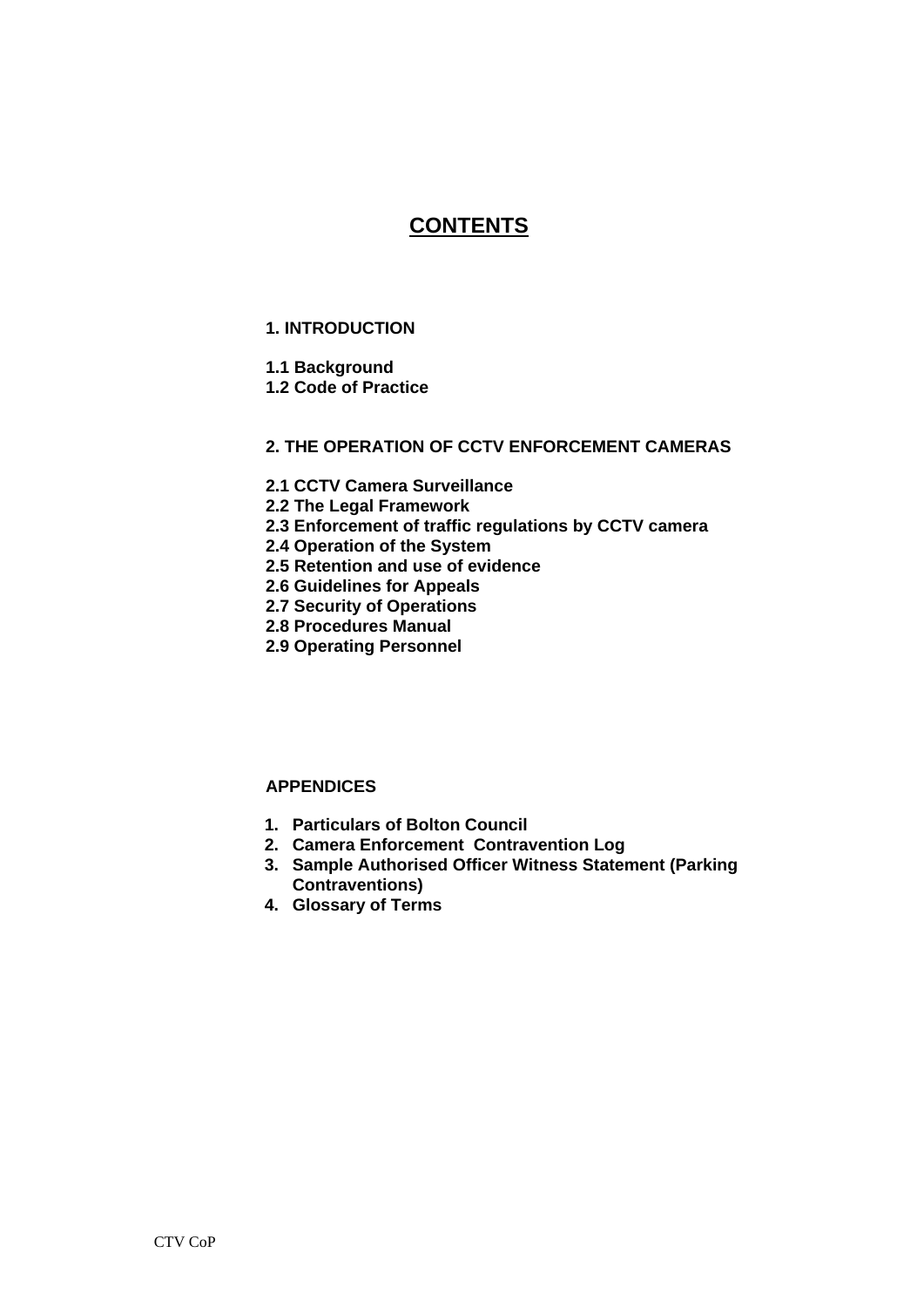#### **PART 1**

### **1 INTRODUCTION**

#### **1.1 Background**

1.1.1 Across the borough, it is continuously observed and reported to Parking Services by the public, Members and the civil parking enforcement contractor (NSL Services Ltd) that parking restrictions are being abused to the detriment of the safety of highway users and adding to congestion. These parking restrictions are the types of restrictions which are unable to be enforced effectively by on foot Civil Enforcement Officers (CEOs) due to the small amount of time in which the contraventions occur on areas such as a bus stop clearway or bus stand clearway or a keep clear zig zag area outside schools.

1.1.2 The Traffic Management Act (TMA) (2004) has provided a solution to this on going issue by permitting the use of Mobile CCTV vehicles to enforce the contraventions mentioned above. Page 19 - 8.7 of the Department For Transport (Dft) TMA 2004 The Secretary Of State's Statutory Guidance To Local Authorities On The Civil Enforcement Of Parking Contraventions states that: The primary objective of any camera enforcement system is to ensure the safe and efficient operation of the road network by deterring motorists from breaking road traffic restrictions and detecting those that do. To do this, the system needs to be well publicised and indicated with lawful traffic signs.

1.1.3 An essential and integral part of any CCTV system is a Code of Practice, which sets out the objectives of the system and the rules by which it will be operated. This Code of Practice ensures that issues such as privacy, integrity and fairness are properly dealt with. It sets a minimum standard which must be adhered to by Bolton Council for enforcing traffic regulations using CCTV cameras to ensure public confidence in the scheme.

1.1.4 This Code of Practice is divided two parts. This part discusses the use and application of the code and Part 2 sets out the way in which enforcement of traffic regulations using CCTV cameras will be conducted.

#### **1.2 Code of Practice**

#### Key Purpose of Code

1.2.1 This Code of Practice has been drawn up to ensure that the use of CCTV to monitor traffic is consistent throughout the Borough of Bolton and in accordance with current best practice used by many London Local Authorities. The Code ensures that issues such as privacy and integrity are properly respected. The use of CCTV in public places must take place in accordance with the advice and guidelines issued by the Home Office, Police Scientific Development Branch, Local Government Association and Office of Data Protection Commissioner.

#### Availability of the Code to the Public

1.2.2 Copies of this Code of Practice can be inspected at Access Bolton, Town Hall, Victoria Square, Bolton BL1 1RU or on the Council website at www.bolton.gov.uk Changes to Code

CTV CoP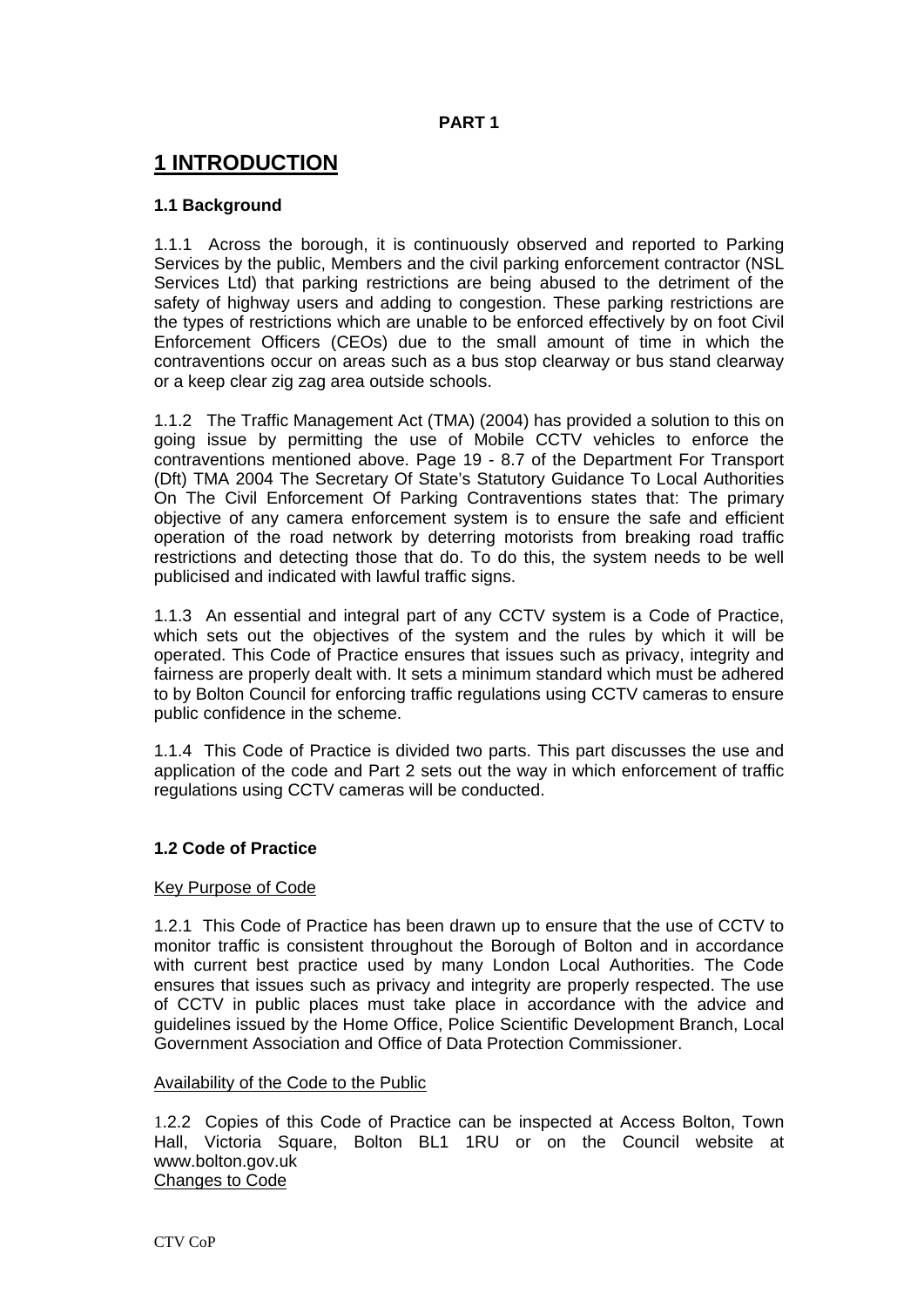1.2.3 It is intended that this Code will be amended as necessary to ensure that it continues to reflect current legislation and best practices.

#### Detailed Objectives of Code

1.2.4 The Code of Practice has been designed to meet the following detailed objectives: -

- To satisfy the community that the camera enforcement system is being operated competently and honestly by its operators
- To reassure the community over the privacy of private areas and domestic buildings
- To ensure that operating staff are aware of and follow the correct procedures in the case of an 'incident'
- To use cameras as a deterrent and improve driver compliance with traffic regulations
- To facilitate the detection and prosecution of offenders in relation to noncompliance with existing regulations

#### Queries and Complaints about Code

1.2.5 Queries and complaints about this Code or its general operation should be sent to: Corporate Customer relations, Bolton Council, Access Bolton, Town hall Ground Floor, FREEPOST NAT 15393, Bolton, BL1 1ZZ

1.2.6 Queries or appeals against any specific Penalty Charge Notice (PCN) shall be made to the address shown on the PCN.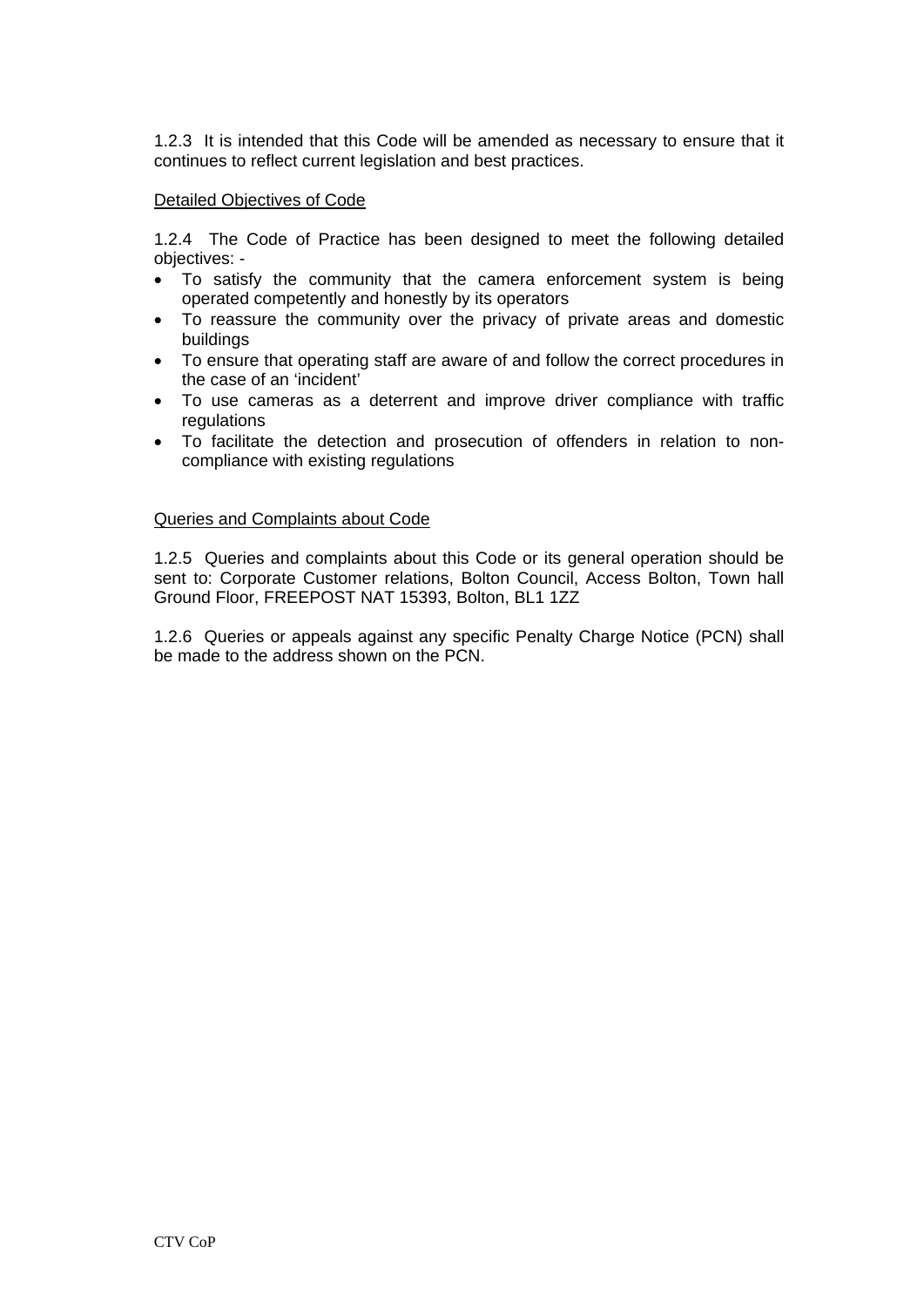#### **PART 2**

### **2. THE OPERATION OF CCTV ENFORCEMENT CAMERAS**

#### **2.1 CCTV Camera Surveillance**

2.1.1 Closed Circuit Television (CCTV) cameras operated by Bolton Council in public places are used for a wide variety of purposes including the prevention and detection of crime, protection of public and private property, town centre management, traffic monitoring and the enforcement of traffic regulations. A single CCTV camera may be used for a number of these purposes at different times of the day.

2.1.2 The CCTV cameras operated by Bolton Council will allow the Greater Manchester Police to have access as required to some of the CCTV cameras.

2.1.3 This Code of Practice specifically relates to the use of CCTV cameras when they are being used to enforce traffic regulations. It is supplemented by a procedural manual containing specific instructions on the use of the camera and recording equipment and control room procedures. Separate Codes of Practice exist covering the other purposes for which CCTV cameras are used.

2.1.4 Mobile or transportable cameras may also be temporarily sited within an area for the purposes of the enforcement of traffic regulations. The use of such cameras will be governed by this Code of Practice and any procedures ancillary to it.

#### **2.2 The Legal Framework**

Legislation governing the operation of CCTV systems

2.2.1 The operation of CCTV systems must be undertaken with due regard to the following legislation:

- The Data Protection Act 1998
- The Human Rights Act 1998
- The Regulation of Investigatory Powers Act 2000
- The Freedom of Information Act 2000

2.2.2 Part 2 of this Code of Practice sets out how CCTV camera enforcement operations will be undertaken to ensure they comply with the requirements of the Data Protection Act 1998.

#### Legislation governing the enforcement of traffic regulations using CCTV cameras

2.2.3 The enforcement of traffic regulations by CCTV cameras is regulated under the following legislation:

- Road Traffic Regulation Act 1984
- Road Traffic Act 1991
- **Traffic Management Act 2004**

Any reference to any enactment or statutory provision above is deemed to include a reference to the latest version of that enactment and any subordinate legislation.

2.2.4 Together these Acts allow Bolton Council to install structures and equipment on or near a highway for the detection of contraventions of the Traffic Regulation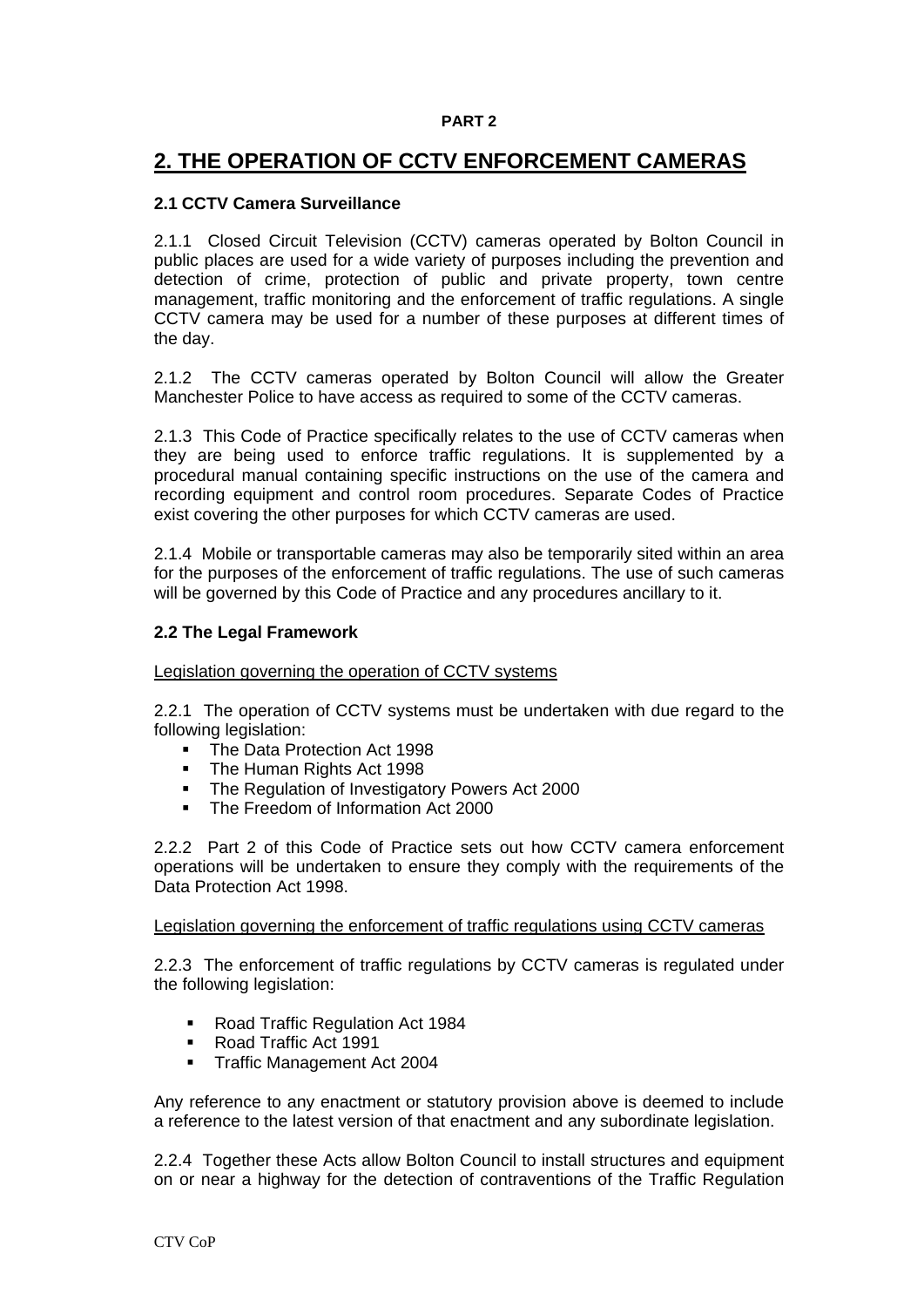Orders, and to use the information provided by them, to serve a Penalty Charge Notice (PCN) on the registered keeper of a vehicle which contravenes the Traffic Regulations. To issue PCN's for contraventions detected with a camera and associated recording equipment, The Secretary of State must certify any type of device used solely to detect contravention (i.e. with no supporting CEO evidence) once certified they may be called an 'approved device'.

2.2.5 Operation of the system will also take full account of the Traffic Management Act 2004, s78, Civil Enforcement of Parking Contraventions (England) General Regulations 2007; Civil Enforcement of Parking Contraventions (England) Representations and Appeals Regulations 2007

2.2.6 Records of the keepers of vehicles, which contravene traffic regulations, will be obtained in accordance with the Driver and Vehicle Licensing Agency enquiry procedures.

2.2.7 All data shall be processed fairly and lawfully and the operators of the system will ensure that appropriate security measures shall be taken against unauthorised access to, alteration, disclosure or destruction of, personal data and against accidental loss or destruction of personal data.

#### **2.3 Enforcement of traffic regulations by CCTV camera**

2.3.1 The primary purpose of the CCTV camera enforcement system ('the system') is to ensure the safe and efficient operation of the road network through the detection of contraventions of traffic regulations.

2.3.2 In order to deter non-compliance with Traffic Regulations the system enables fully trained staff: -

- to monitor traffic activity in accordance with this Code of Practice and so to deter violation of traffic regulations;
- to identify vehicle registration number, colour and type of unauthorised vehicles contravening traffic regulations;
- to support the serving of Penalty Charge Notices (PCNs) to the registered keeper of vehicles identified contravening the regulations;
- to record evidence of each contravention to ensure that representations and appeals can be fully answered;
- to enable timed and dated pictorial evidence of such unauthorised stopping to be produced for adjudication or as information to the owner of such vehicles;

2.3.3 The system is intended to view activity on public carriageways and footways. It will not be used to invade the privacy of any persons in domestic, business or other private premises, buildings or land.

#### Areas Surveyed

2.3.4 The system may be used to survey any area of highway, on which there are the following parking and traffic restrictions:

- a bus stop clearway or bus stand clearway
- a keep clear zig zag area outside schools

**Signs**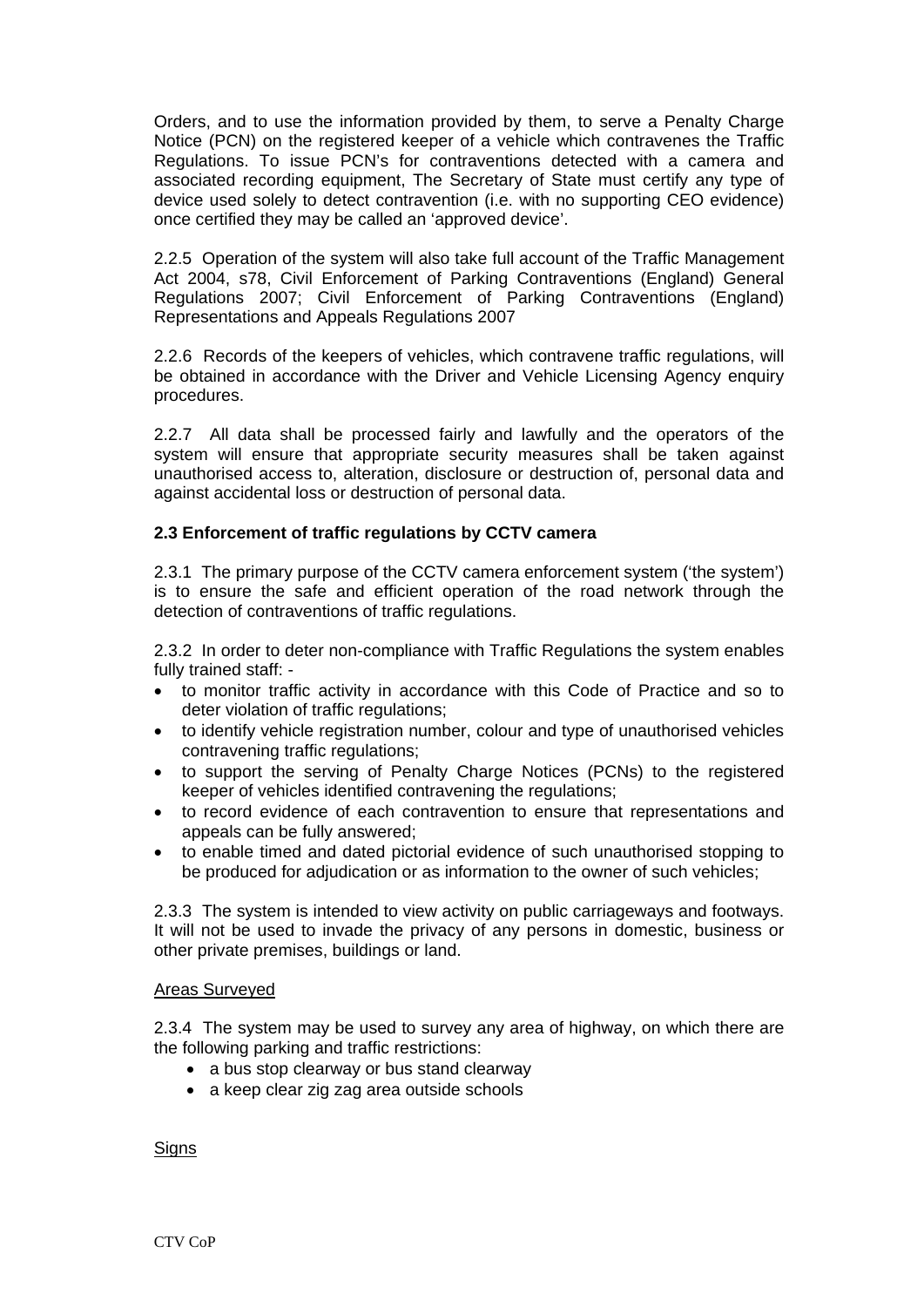2.3.5 Relevant camera enforcement signs should be displayed in areas where the system operates. The signs will not define the field of view of the cameras but will advise that CCTV camera enforcement is taking place in the area.

#### Description of Equipment

2.3.6 Visible CCTV cameras are securely fixed on rigid mountings at various locations from which they can survey selected Areas of Application. All cameras conform, as a minimum, to standards of performance laid down by the London Association of Local Government (ALG) Environment & Transport Committee. Some cameras rotate through  $360^{\circ}$  and have zoom, pan and tilt capability.

For the avoidance of doubt, the cameras may be;

- 'Static' permanently sited at a particular location
- 'Mobile' can be moved from one location to another, this could include vehicle mounted cameras
- Of 'Analogue' or 'digital' image format.
- Hard-wired, networked or wireless networked.

2.3.7 Cameras are connected to a monitoring station by a data link. If a dedicated 'fixed' data link is not used, sufficient precautions must be taken to ensure the security of the data being transmitted.

2.3.8 The monitoring station/ mobile vehicle allows the operator to select and view the output from any one of the available CCTV cameras in the system at any time and provides controls to pan, tilt and zoom that camera as necessary.

2.3.9 Concurrent twin video recordings are to be made of the camera output viewed by the operator. Recordings are to be made only on suitable data storage media at a sufficient frame rate. For clarity this includes, but is not limited to, DVD or digital HDD (hard disk drive) data storage. Each frame is timed (hours, minutes and seconds), dated One copy of the video recording is designated as the 'working video' recording and the other as the 'evidence video' copy. If there is no physical 'disk' being held as the evidence video the system must ensure that one of the two copies of the recording is held securely, in an unalterable state or storage medium.

2.3.10 The equipment may include a facility to print still images of any frame recorded. Printed images must be endorsed with the exact time and date when the frame was captured and its unique frame number.

2.3.12 The equipment is synchronised to the GPS unit clock. The last GPS up date (time signal by GPS every 3 minutes) should be checked on the start, stop frame at the beginning and end of each frame . If the GPS up date has not been up dated for 72 hours it should be done as soon as possible

2.3.13 Digital images should be securely deleted or physically destroyed (e.g. shredded) once they are no longer required.

#### **2.4 Operation of the System**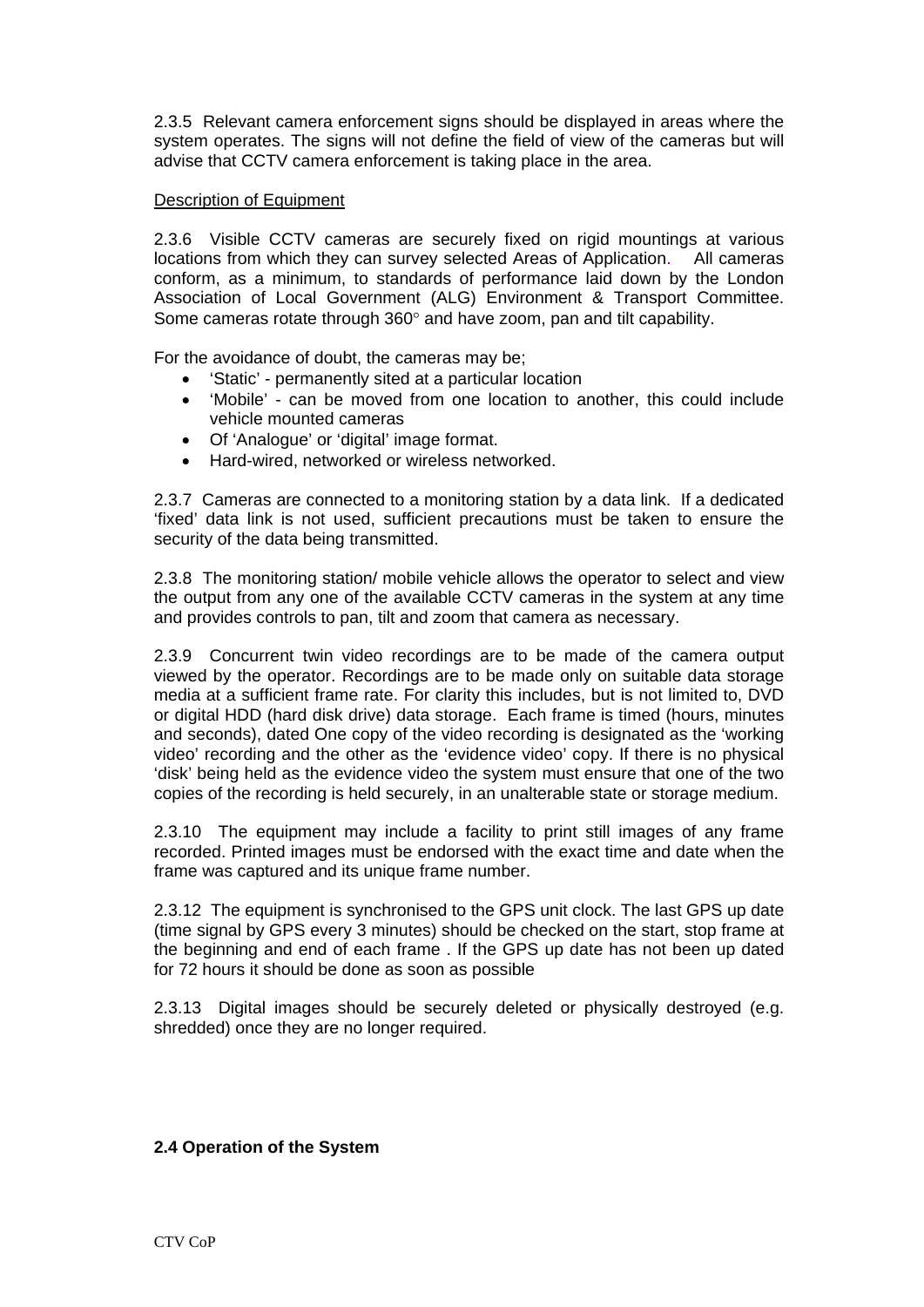#### Monitoring of Traffic

2.4.1 The system will be operated for the purposes of enforcing traffic regulations. This Code of Practice applies to the use of the system for that purpose only.

2.4.2 Only trained operators will operate the system. The first duty of an operator, at the beginning of a monitoring period, is to log on to the system.

2.4.3 Suitable digital recording media may be drawn from stock and loaded or allocated. The exact time will be noted at the start of recording and all other prescribed entries will be made, this may be automated by the system. All components of the equipment will be checked for correct function at the start of each shift.

2.4.4 The operator will then start observation of the traffic switching between camera locations in accordance with enforcement plans. It is essential that the operator 'locates' the field of view on any DVD or section of a DVD on which a contravention is recorded. (Directing the camera to unique landmarks and to any adjacent relevant camera enforcement signs for approximately three seconds each will achieve this.) The operator must move cameras with due regard for the privacy of the individual and must ensure that as cameras are panned, zoomed and tilted that they do not pause on any field of view other than the carriageways and adjacent footways which make up the Areas of Application.

2.4.5 A contravention of traffic regulations will be identified, by monitoring the screen and operating the cameras in real time. The operator must obtain the most effective images of a vehicle and its surrounding circumstances at the time when any contravention may be occurring. Contraventions must be identified at the time when they are committed. Pre-recorded video images will not be studied to identify contraventions committed at some earlier time.

2.4.7 The cameras used for the enforcement of traffic regulations may be used for more general street surveillance when traffic restrictions are not in operation by the Police or by CCTV systems operated by other Departments of the local authority.

2.4.8 When a contravention is observed and sufficient evidence has been recorded, the operator will record the time in hours (HH) and minutes (MM) and sufficient vehicle identifier information in the logbook. An example of the layout for Camera Enforcement Contravention log is included at Appendix 3.

2.4.9 At the end of the monitoring period the operator will record the exact time and, if DVD or CD-R is being used;

- remove the 'evidence' disc;
- seal the 'evidence' disc in an evidence bag or with a security tag;
- lock the evidence in secure storage.

Issue of Penalty Charge Notices (PCNs)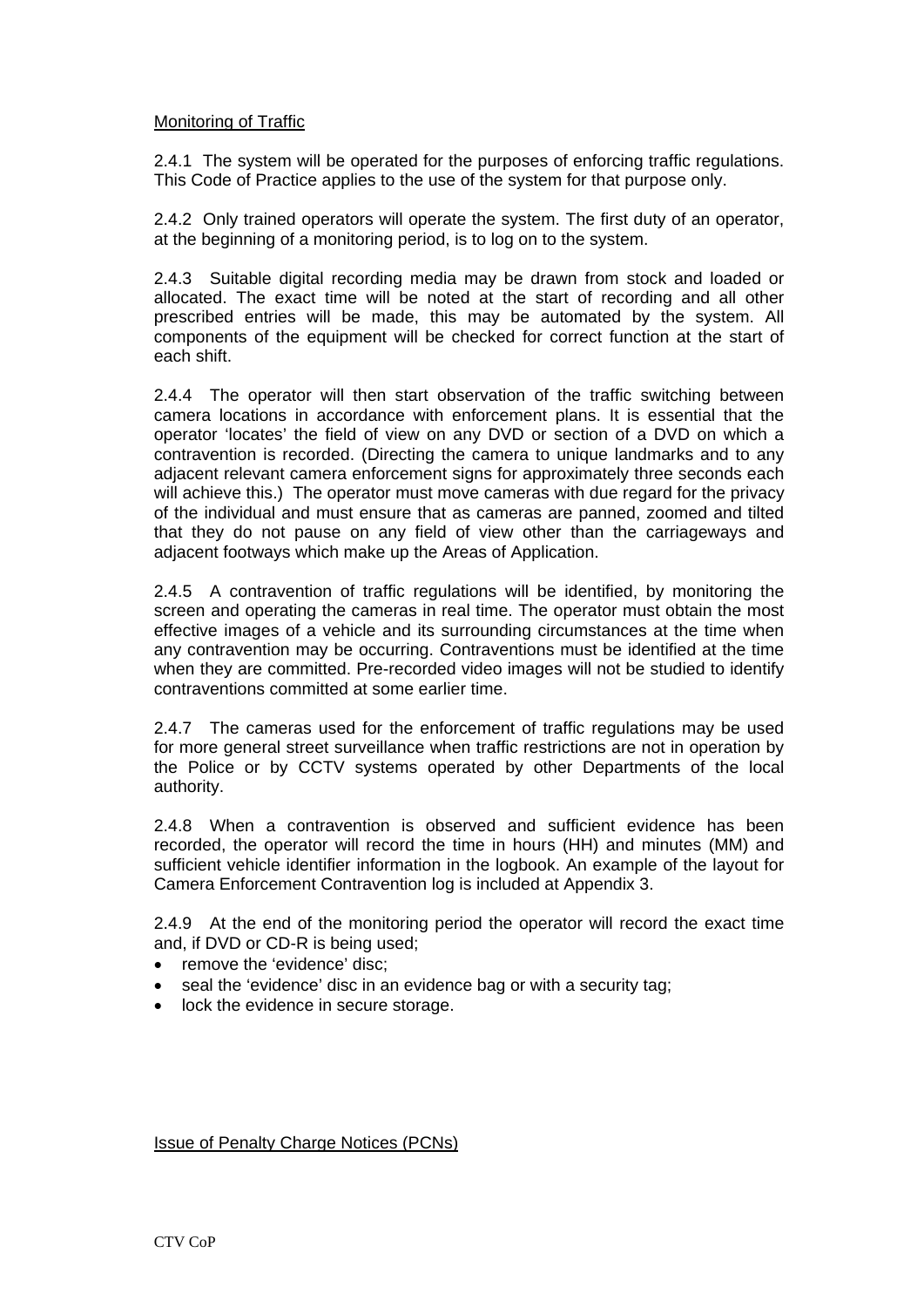2.4.10 The operator will use the contravention log, to identify the sections of the 'working' video recording, which contain possible contraventions.

2.4.11 Each contravention will be reviewed on the working video to decide whether it is clear and indisputable. Appropriate details of the vehicle and circumstances involved in clear and indisputable contraventions are recorded on Si Dem Debt Management IT System, which will process penalty charge notices through the legislation of the Traffic Management Act 2004 and registered keeper details obtained. A PCN is then sent to the registered keeper.

2.4.12 All PCNs are to be sent by first class post and the Secretary of State suggests that postal PCN's should be sent within 14 days of the contravention. The PCN is deemed to have been served when it would be delivered in the ordinary course of post.

#### **Representations**

2.4.13 With regard to parking contraventions, formal representations specifically concerned with the issue of any Penalty Charge Notice (PCNs) from this system can only be made once the Notice to Owner has been issued to the keeper of the vehicle.

2.4.14 In all cases, Bolton Council will consider the representations and if it does not accept them, issues a Notice of Rejection. If the keeper is not satisfied by this outcome, there is a right of further appeal to the independent Adjudicators at the Traffic Penalty Tribunal (see section 2.6 – Guidelines for Appeals).

#### **2.5 Retention and use of evidence**

#### Operator evidence

2.5.1 The operator's observation of a contravention is the primary evidence of that contravention of which the video captured is the physical copy of the operators view of the contravention as it occurred. The issued Penalty Charge Notice is Bolton Council's declaration that a clear and undisputable contravention has been observed. All records made during a monitoring period are retained in secure storage.

#### Recorded video evidence

2.5.2 Recorded video evidence is retained to support the primary evidence supplied by the operator. All observations are concurrently recorded on twin video recordings. One video recording is known as the 'evidence video' and the other the 'working video'. All video-recordings regardless of format must be individually numbered for unique identification.

#### If a DVD or CD-R is being used for the 'evidence video'

2.5.3 The evidence video will only be removed from its secure storage if;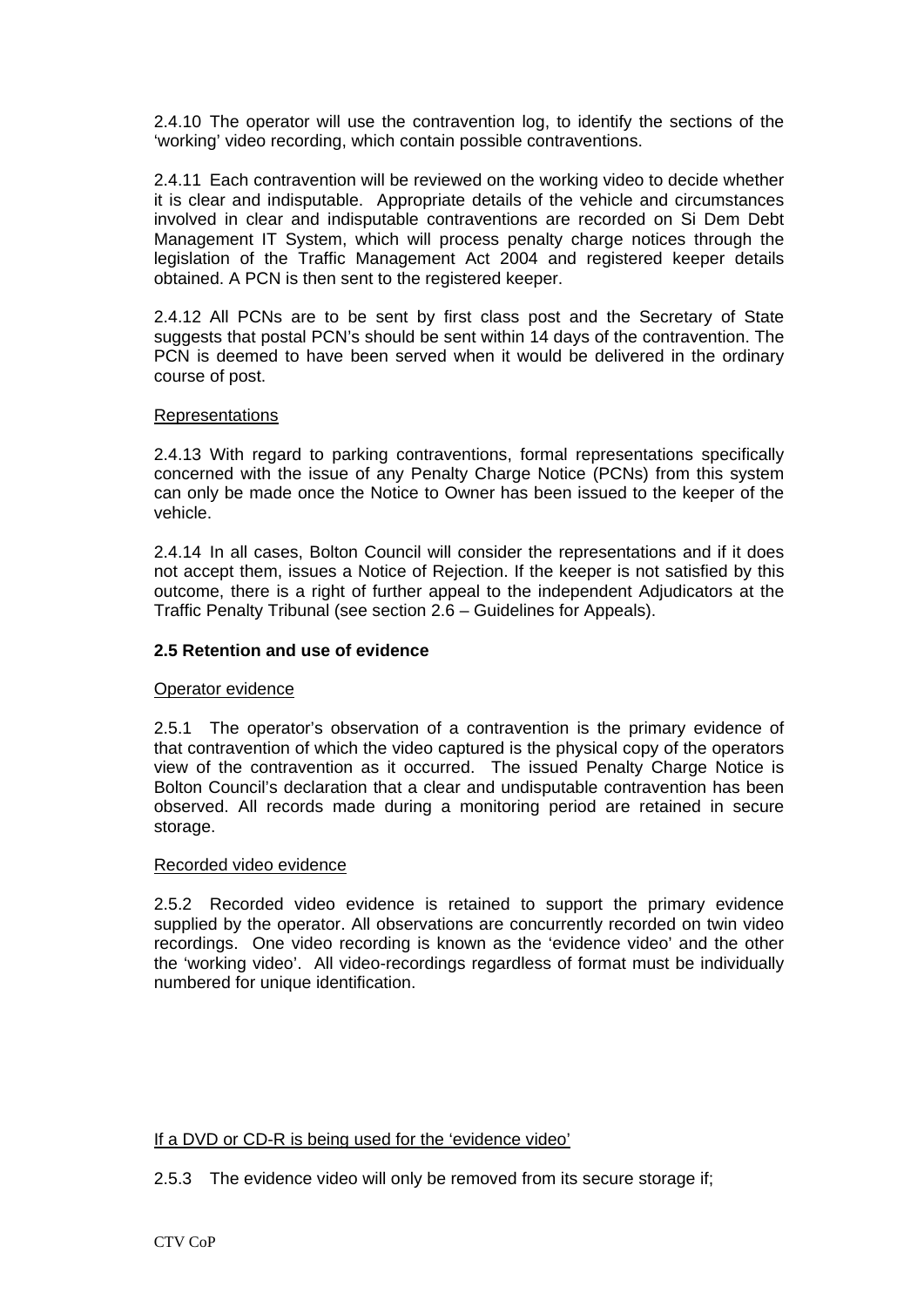- it is required for adjudication evidence
- it is no longer required for evidential purposes

2.5.4 An audit log will be kept to track the movement of all evidential media. A record commences at the point that the monitoring begins, and ends when the media is released from secure storage to be deleted/destroyed.

2.5.5 An evidence video is released for reuse when all contraventions recorded on it have been fully and finally settled.

#### If a digital storage medium is being used for the 'evidence video'

2.5.6 The system must ensure that the 'evidence video' of the two recordings is held separately, securely and can only be accessed by authorised personnel. An audit log will be kept to track the movement of all evidential media. A record commences at the point that the monitoring begins, and ends when the media is released from secure storage to be deleted/destroyed.

#### Use and storage of the 'working video'

2.5.7 At the end of each recording period the 'working video' recording is used to review the potential contraventions identified by the operator. Thereafter the recording is placed in secure storage. The 'working video' recording will only be removed from storage for the following purposes: -

- to generate still images or on screen prints or photographs;
- for viewing by authorised processing staff when considering representations and appeals;
- for viewing under strictly controlled conditions as defined in paragraph 2.5.15;
- for copying or release to third parties under the circumstances defined in paragraph 2.5.10;
- for monitoring purposes to obtain statistics on the performance of the scheme;
- for the purpose of additional monitoring.

2.5.8 A complete record is kept of the movement and viewing of every 'working video' recording. This begins when the disc, is placed in the recorder prior to a monitoring period, covers all uses and ends when it is released from secure storage and magnetically erased prior to reuse or destruction. In the case of digital storage medium it begins from the time the operator 'logs-on' to the system at the start of a monitoring period and ends when the video recording is deleted.

2.5.9 A 'working' recording is released for reuse, or destruction, when all contraventions recorded on it have been fully processed. In the case of digital images these should be securely deleted once they are no longer required.

#### Ownership, copying and release of recordings

2.5.10 All recordings are the property of Bolton Council, Parking Services and may not be copied or released from the Control Room or from secure storage without the formal written agreement of the Senior Officer nominated in Appendix 1 paragraph 5. A copy of the section of a working video recording, relevant to a particular contravention, will only be released: -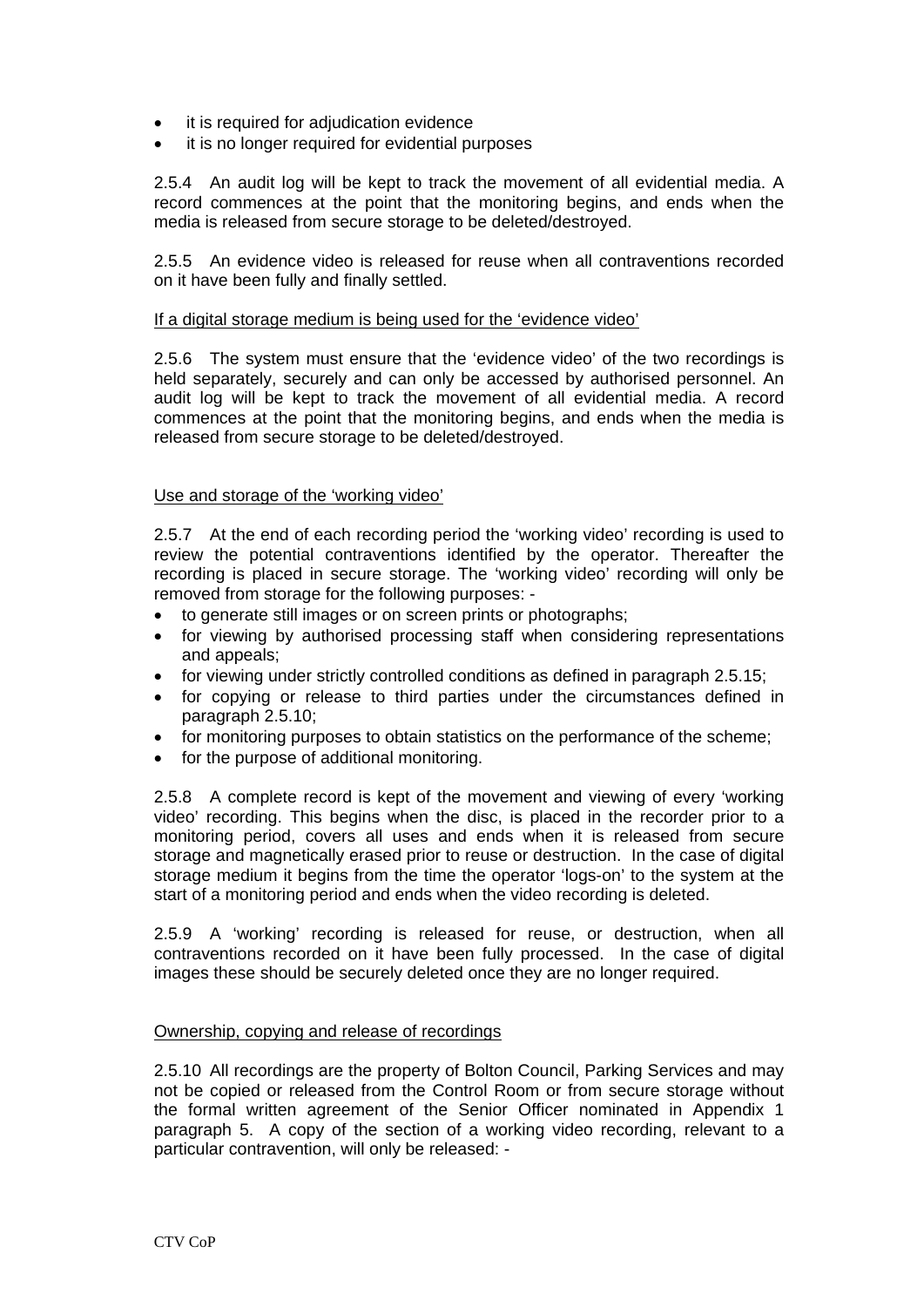- To Traffic Penalty Tribunal (and copied to the appellant)
- To the Police
- To Lawyers acting for appellants in Traffic Appeals
- To Lawyers acting for defendants/victims in connection with criminal proceedings
- To a third party prosecuting authority, such as Customs & Excise or the Health & Safety Executive.
- By court order, in connection with civil proceedings

2.5.11 Recordings (or copies of a section of a recording) will only be released over signature to representatives of the above organisations after proof of identity. Recordings (and copies of recordings), which are released, remain the property of Bolton Council. Any recording released to the Police will be dealt with by the Police as an exhibit and shall not be used for anything other than the purpose specified and identified when released to the Police. A detailed record must be kept of the recording (or section of it) that has been released and the reason for its release.

2.5.12 Bolton Council and/ or its agents NSL Ltd will provide the Police with a statement confirming the integrity of the recording, if required for evidential purposes.

2.5.13 Under no circumstances will recordings be released to members of the public, except as per section 2.5.15 below, or to media or other commercial organisations.

2.5.14 Recorded material will only be used for the purposes defined in this Code of Practice and will only be accessed as defined in this Code of Practice. In no circumstances will recorded material (or any copies or still prints generated from it) be sold or lent for any purpose other than those set out above. Copyright of all recorded material and stills printed from such material remain totally with Bolton Council

#### Viewing of recording medium

2.5.15 A person who has received a PCN or the keeper of the vehicle is entitled to view that section of the video recording showing the contravention for which the PCN was issued. Viewing of recording medium, will only be arranged following formal agreement of the Senior Officer nominated in Appendix 1 paragraph 5. Viewing of the video evidence should be arranged as soon as possible after a request has been made by the person in receipt of the PCN. The viewing area should not only be secure, but it should be designed and laid out so that only those in the viewing room can see the images. A still image may be supplied at no charge, as an alternative, in a situation where it is not possible to arrange a viewing of video evidence.

2.5.16 Viewing of video recordings will only be permitted in the following circumstances:

- to support the issue of a PCN
- as an alternative to releasing a recording to one of the parties nominated in paragraph 2.5.10 above
- as part of internal audit, review or disciplinary procedures
- as part of the training process for control room staff.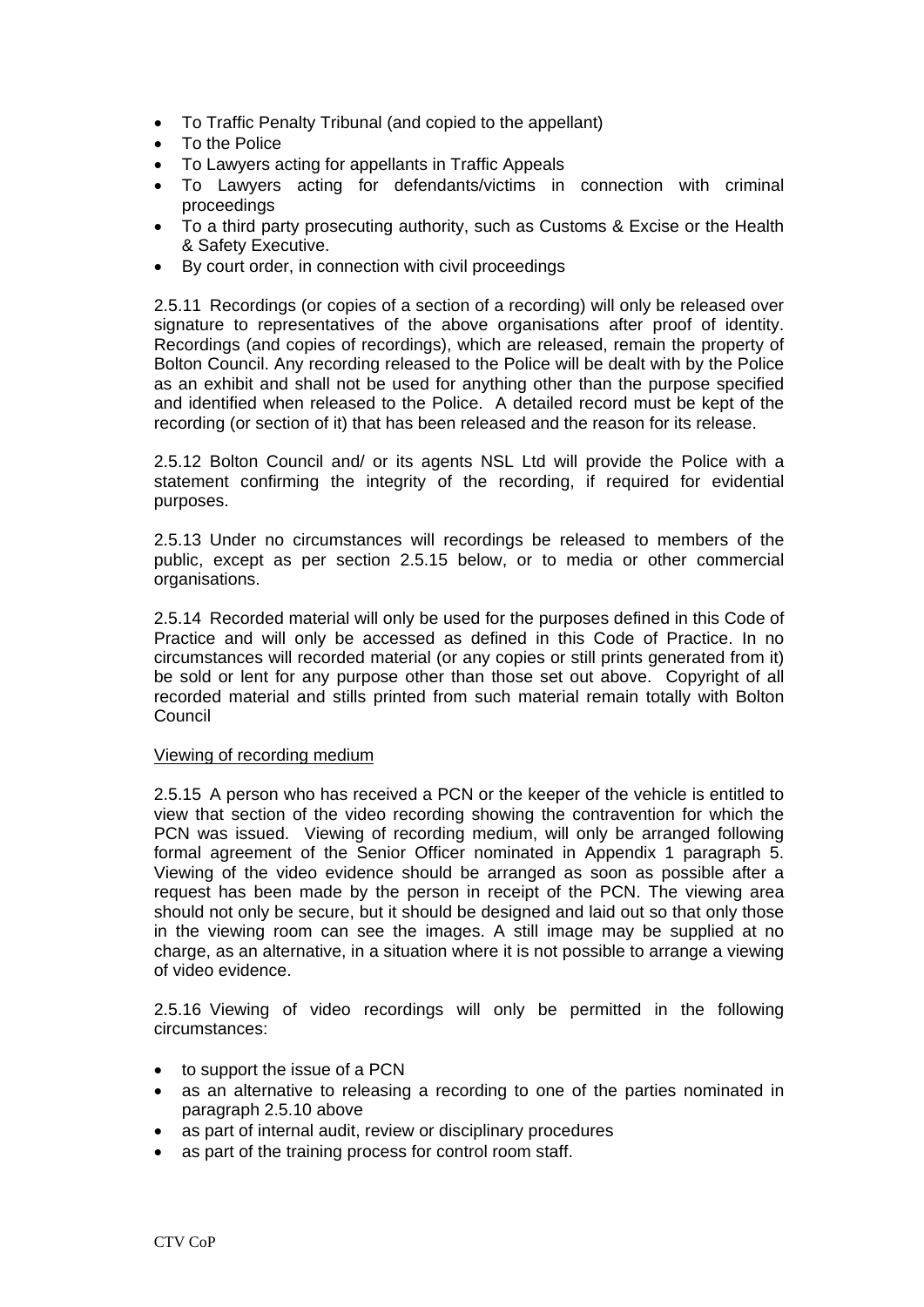2.5.17 Viewing will only take place in a secure viewing area. Only the 'working video' recording will be viewed. 'Evidence video' recordings will not be viewed.

2.5.18 The person supervising the viewing must enter full details of the event on the Secure viewing log to include: -

- $\bullet$  time, date and location of viewing
- the serial numbers of all tapes or discs viewed, the sections of those tapes or discs which were viewed (using the start and finish times stamps) if applicable.
- the reasons for viewing each tape or disc
- details of the people present at the viewing.

In the case of digital storage media it is sufficient for the system to log, with the video image;

- time, date and location of viewing
- the reasons for viewing
- details of the people present at the viewing.

2.5.19 The event will also be entered into the individual history of each video recording viewed.

2.5.20 These records should be subject to regular audit, at least once a year, by officers specified in Appendix 1, paragraph 7.

#### Still Images

2.5.21 A still image will be supplied to a person who has received a PCN to support that PCN. A copy of the still image will be supplied at the same time that the PCN is issued. A still image may be supplied as an alternative to viewing video evidence, following formal agreement of the Senior Officer named in Appendix 1, paragraph 5. No charge is to be made for supplying the image. The image then becomes the property of the person who received the PCN. All other still images will remain the property of Bolton Council.

2.5.22 A still image is a print onto paper of the picture held on a single field or frame of the video recording. The prescribed equipment will be used to generate these still images and each image produced will contain its unique frame number and the time (HH MM SS) and date (DD MM YY – or similar format) of the occurrence.

2.5.24 Each still image will be given a unique serial number and will be logged and accounted for at all times. Still images will be provided with each PCN.

2.5.26 Still images, which are no longer required, are to be destroyed and the destruction of each image will be recorded in the Control Room records.

2.5.27 The procedure for production, release and destruction of still images will be subject to regular audit.

#### **2.6. Guidelines for Appeals**

The Appeal Form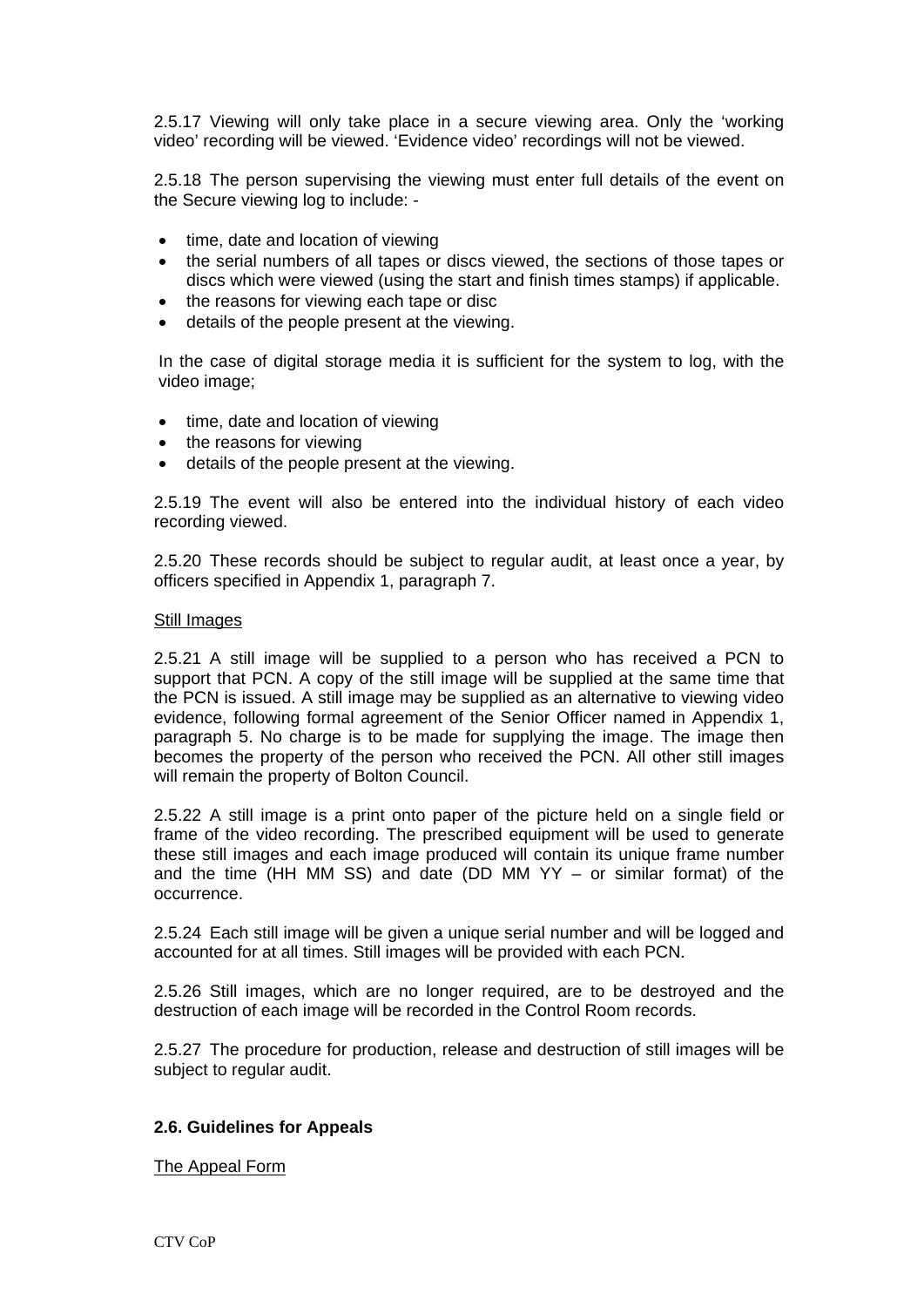2.6.1 An appeal form must be enclosed with every Notice of Rejection of Representations issued by Bolton Council.

2.6.2 The official use box must be completed by an authorised officer of Bolton Council. This must state the PCN No, the Vehicle Registration Number, the name of the keeper to whom the Notice of Rejection was sent and the date the Notice of Rejection was sent. This information must be completed for an appeal to be registered and enables the appeal service to check that the right person is lodging an appeal and that it has been submitted in time.

#### Evidence

2.6.3 The following items will be required as mandatory evidence by the Traffic Adiudicators:

- a) Authorised Officer Witness Statement A declaration that at the time the contravention was observed the monitoring and recording equipment used was of a type approved by the Secretary of State and was in full working order at the time. An example of Authorised Officer Witness Statement that should be used for parking contraventions is included in Appendix 4. The Authorised Officer Statement also includes details of the evidence that is being produced (e.g. stills from video recording) and confirmation that these were produced in accordance with the Code of Practice. In order for the Authorised Officer to sign the declaration reference should be made to the contravention Log Sheet to determine the status of the equipment at the time at which the contravention was witnessed. An example of a Camera Enforcement Contravention Log Sheet is included in Appendix 3.
- b) Copy of the Penalty Charge Notice
- c) A case summary This should include the relevant part of the regulation allegedly contravened and deal with any exemption claimed by the appellant.
- d) Copies of any representations made and all correspondence
- e) Copy of the Notice of Rejection
- f) Colour Images of the Contravention The image must show the context of the contravention and the identification of the target vehicle. All pictures must display the location, date and time of the contravention. The Adjudicators do not expect to require production of the video evidence other than in particular cases where there is a strong conflict of evidence. If the Council decide to produce video evidence to the Adjudicators, they must also supply the appellant with a copy. The video for the Adjudicators must be in a type approved by Traffic Penalty Tribunal, however, the video for the appellant must be in DVD format or other format agreed with the appellant. Even if the appellant has already viewed the Council's recorded evidence of the contravention, the Adjudicator would expect to see photographs in evidence. A copy of the photographs would therefore have to be served on the appellant. A digital photograph would be acceptable, providing that the accompanying statement explains that it is a digital photograph, taken by an approved device, a true copy, not enhanced etc.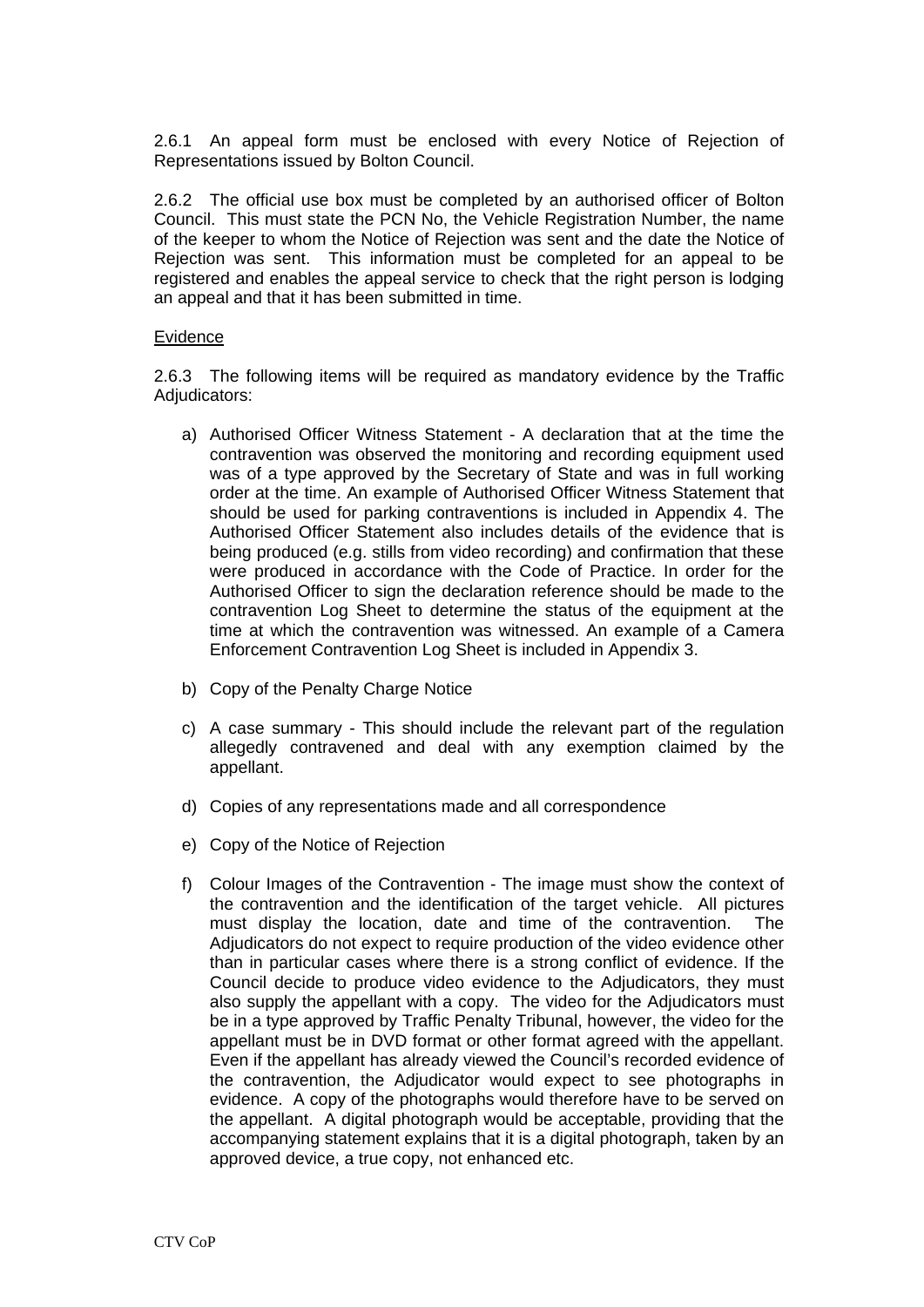g) The evidence submitted to the Traffic Penalty Tribunal must confirm that the appellant has been sent copies of the evidence submitted to the Adjudicator. The evidence copied to the appellant must be in the same format as that submitted to the adjudicator

2.6.4 The list above is not exhaustive. As in any case before the Traffic Adjudicators, the Adjudicator may ask for other forms of evidence not mentioned above.

#### **2.7 Security of Operations**

2.7.1 The CCTV traffic monitoring operations will be carried out in a secure and lockable Control Room.

2.7.2 All monitoring, recording and control equipment will be located in this room. All 'evidence' and 'working' recordings witness statements and other records will be stored in secure and locked cabinets within this room or other secure environment.

2.7.3 Visitors may only access the Control Room when authorised by the Senior Officer named in Appendix 1 paragraph. 6.

2.7.4 A logbook will be maintained in the Control Room in which details of all events and visits will be entered.

2.7.5 If the Control Room is left unattended for any time or for any interval, no matter how short, the disc and record storage cabinets and the recording equipment and its controls must be securely locked and inaccessible to any unauthorised person. Any alternative secure storage room must be subject to the same conditions of attendance.

#### **2.8 Procedures Manual**

2.8.1 A Control Room Procedures Manual listing duties, responsibilities and procedures to be followed will be available in the Control Room at all times. Access to that manual shall be restricted to officers who have responsibility for operating the system. The manual will be regularly updated to reflect current agreed practice.

#### **2.9 Operating Personnel**

#### **Responsibilities**

2.9.1 Management responsibility for the operation of the system and observance of this Code of Practice resides with the Officers listed in Appendix 1 Paragraph 7.

2.9.2 All staff operating the system will be responsible for working in full accord with this Code of Practice, TES, Quick start user guide and the Control Room Procedures Manual. They will be subject to their employer's normal disciplinary procedures and will sign an acknowledgement that they have been trained in and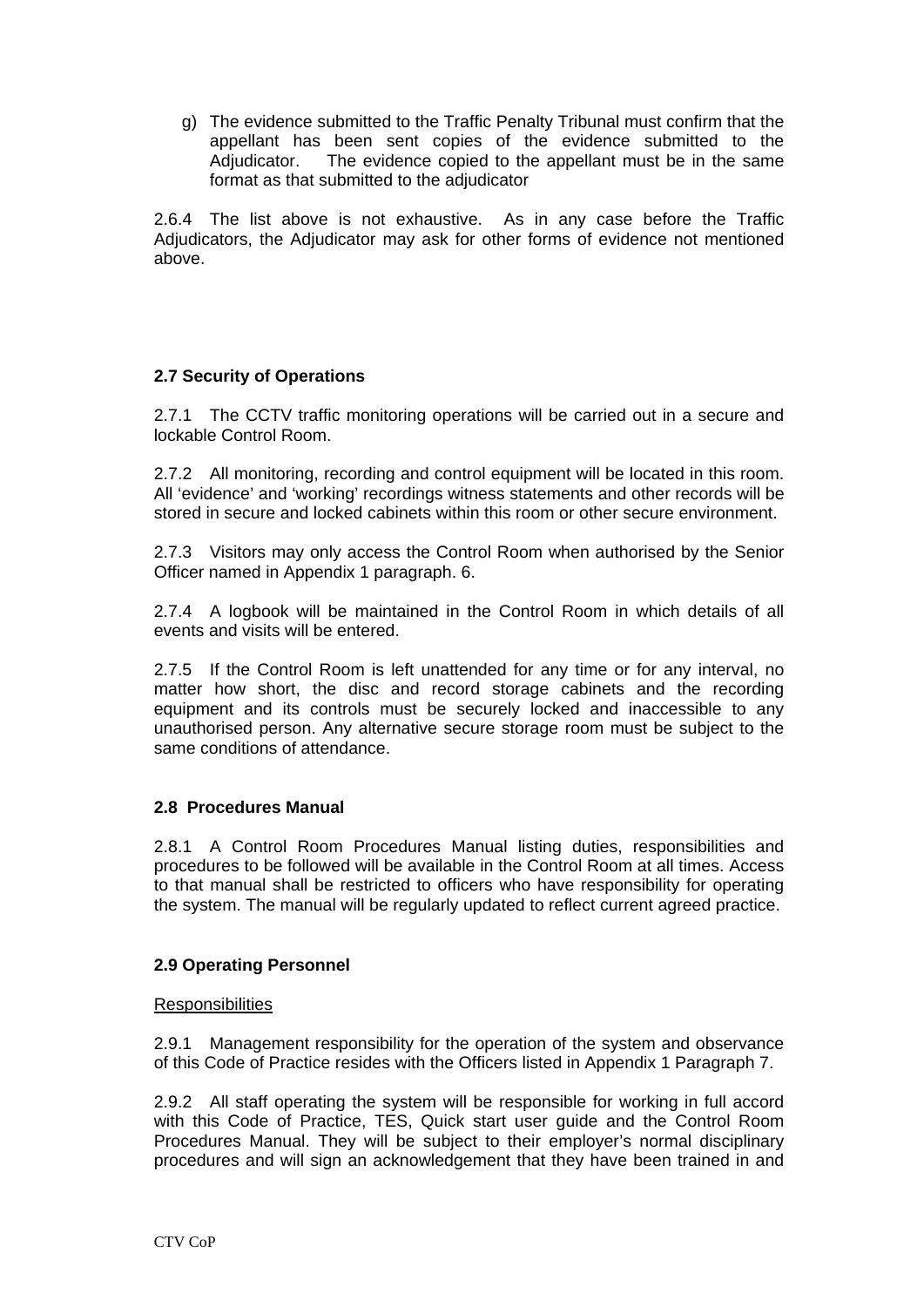understand the Code of Practice and the Procedures Manual. Breaches of this Code of Practice or of the Procedures will result in disciplinary action.

#### Selection and Training

2.9.3 All personnel permitted to operate the System will be selected in accordance with the Employer's Standard Recruitment Procedures for personnel who are obliged to work to rules of confidentiality.

2.9.4 They will be fully instructed in their responsibilities and role in operating CCTV.

2.9.5 All staff undertaking enforcement of traffic regulations using CCTV cameras must have completed a relevant training course as agreed with Bolton Council.

2.9.6 Training will include: -

- all aspects of this Code of Practice
- all aspects of Control Room Procedures
- all aspects of equipment operation
- system audit procedures
- issue of PCNs
- knowledge of the areas of application in the Borough
- the necessary underpinning knowledge of Traffic Law
- Health & Safety

2.9.7 Full records of training and of assessments of competence will be kept according to the Employer's Standard procedures.

2.9.8 Operators will only be permitted to operate the system unsupervised when they have proved their competence according to the Employer's Standard Procedures.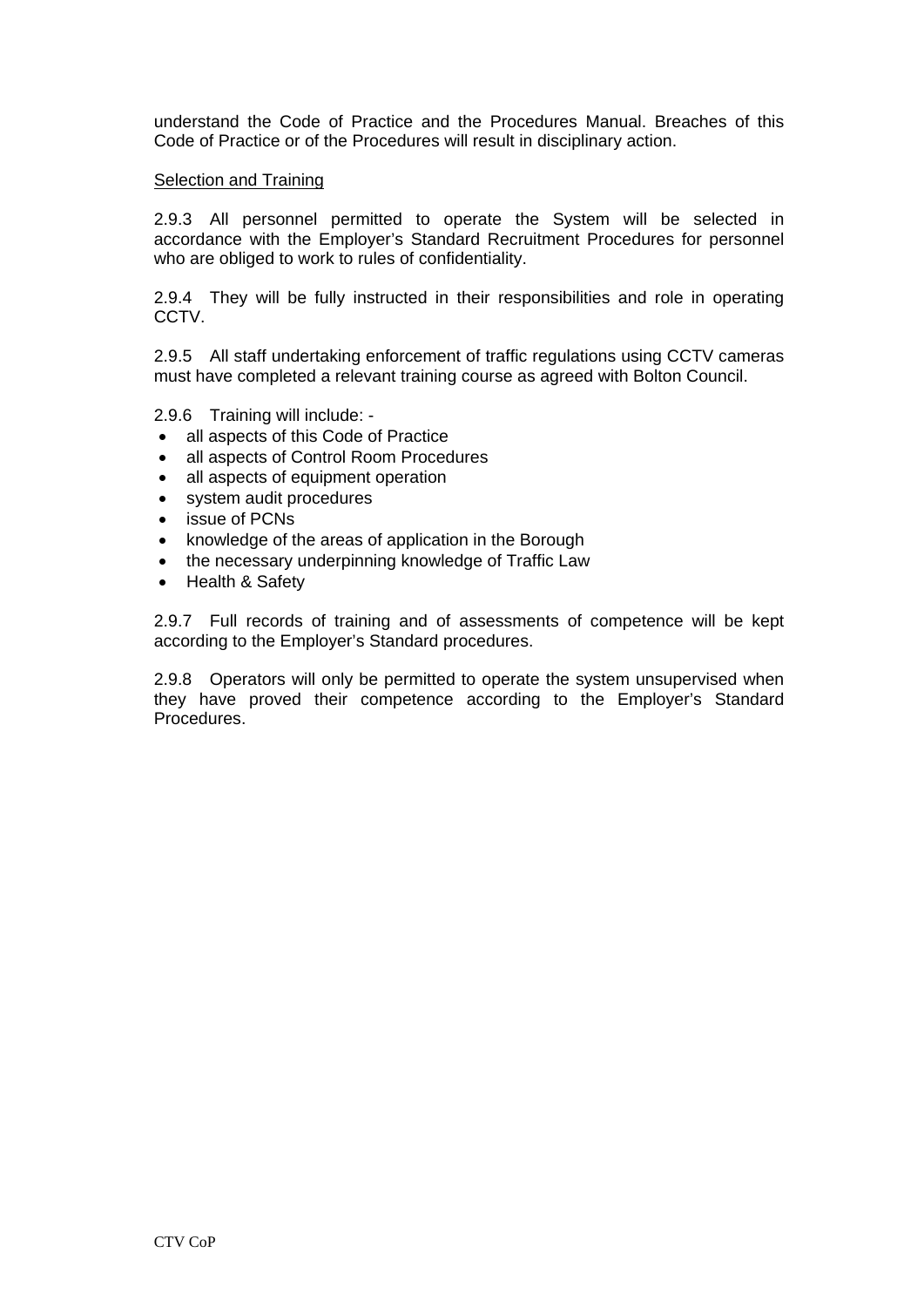### **Appendix 1**

### **Particulars of Bolton Council**

- **1 Responsibility for the Scheme in the Borough of Bolton**  *Bolton Council, NSL Ltd (Enforcement Contractor)*
- **2 Address at which the Code of Practice can be inspected**  *Access Bolton, Town Hall Ground Floor, BL1 1RU www.bolton.gov.uk*
- **3 Address to which queries and Complaints about the scheme should be sent**  *Corporate Customer Relations, Bolton Council, Access Bolton, Town Hall Ground Floor, FREEPOST NAT 15393, Bolton BL1 1ZZ*
- **4 Senior Officer who can authorise copying and release of tapes**   *Operations and Performance Manager Senior Customer Services Officer*
- **5 Senior Officer who can authorise access to Control Room.** *Operations and Performance Manager Senior Customer Services Officer*
- **6 Officers responsible for operation of the system and observance of the Code of Practice:**  *Overall responsibility: Operations and Performance Manager Responsibility for day to day operations: Senior Customer Services Officer Responsibility for CEO's: Contract Manager NSL Ltd*
- **8. Responsibility for Training**  *Bolton Council NSL Ltd*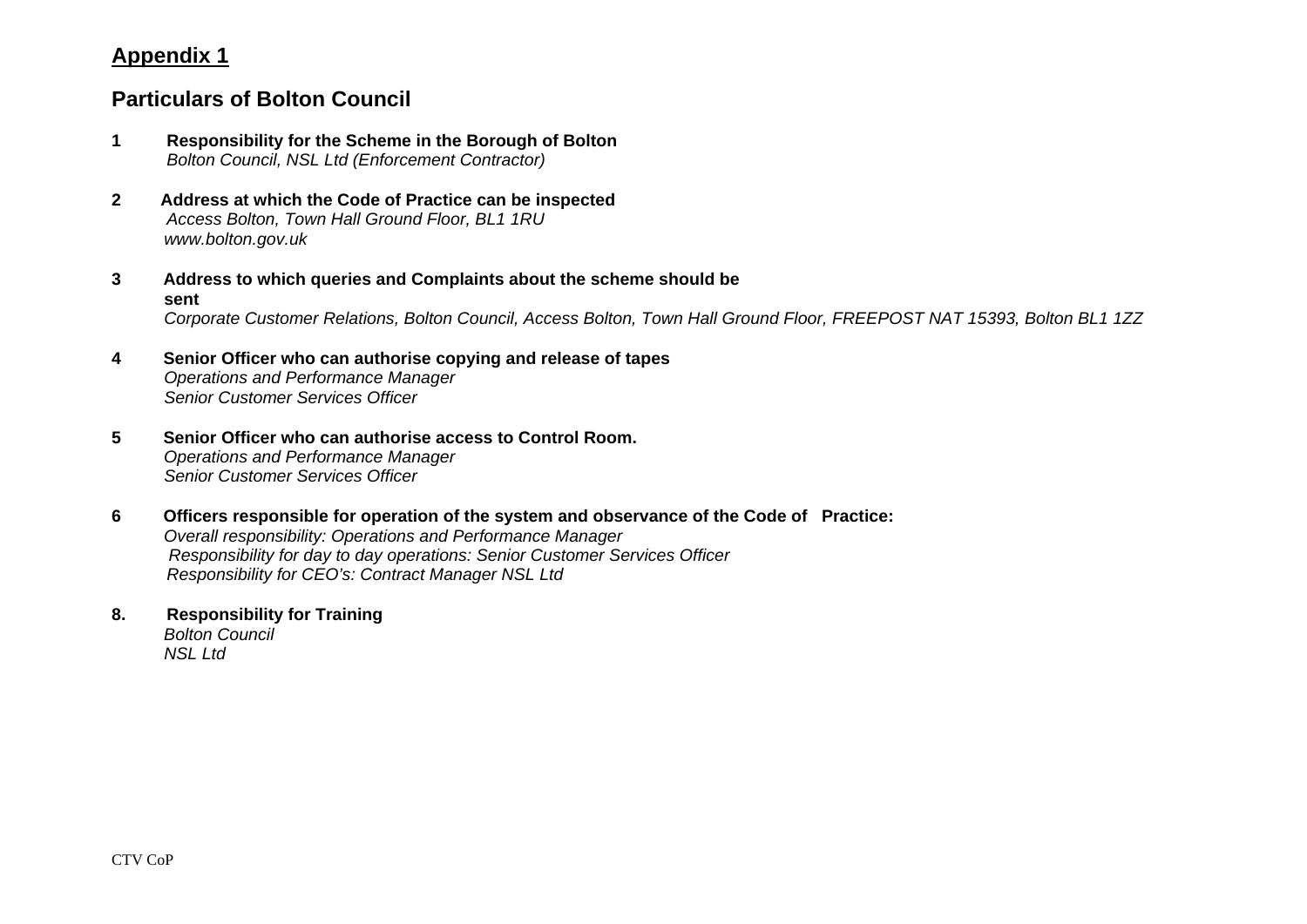# **Appendix 2**

# **Example CCTV Contravention Log Sheet**

**Daily CCTV Contravention Log - Summary** 

**Date:** 

**CEO Operator Number:** 

**Vehicle Number:** 

**Shift Start Time:** 

**Shift End Time:** 

**Daily Deployed Hours:** 

**Contraventions Recorded:** 

| <b>CCTV Contravention Log</b> |                   |                  | Date:                              | Page                        | 0f   |            |            |  |
|-------------------------------|-------------------|------------------|------------------------------------|-----------------------------|------|------------|------------|--|
| <b>Time</b>                   | <b>Street</b>     |                  | <b>Location</b>                    | <b>Restriction</b>          | Code | <b>CEO</b> | <b>VRM</b> |  |
|                               |                   |                  |                                    |                             |      |            |            |  |
| <b>Make</b>                   | Colour            | <b>TP Detail</b> | <b>Comments &amp; Observations</b> |                             |      |            |            |  |
|                               |                   |                  |                                    |                             |      |            |            |  |
| <b>Review by</b>              | <b>PCN Number</b> |                  |                                    | <b>Reason for rejection</b> |      |            |            |  |
|                               |                   |                  |                                    |                             |      |            |            |  |

| <b>VRM</b>                         |  |  |  |  |
|------------------------------------|--|--|--|--|
|                                    |  |  |  |  |
| <b>Comments &amp; Observations</b> |  |  |  |  |
|                                    |  |  |  |  |
| <b>Reason for rejection</b>        |  |  |  |  |
|                                    |  |  |  |  |
|                                    |  |  |  |  |
|                                    |  |  |  |  |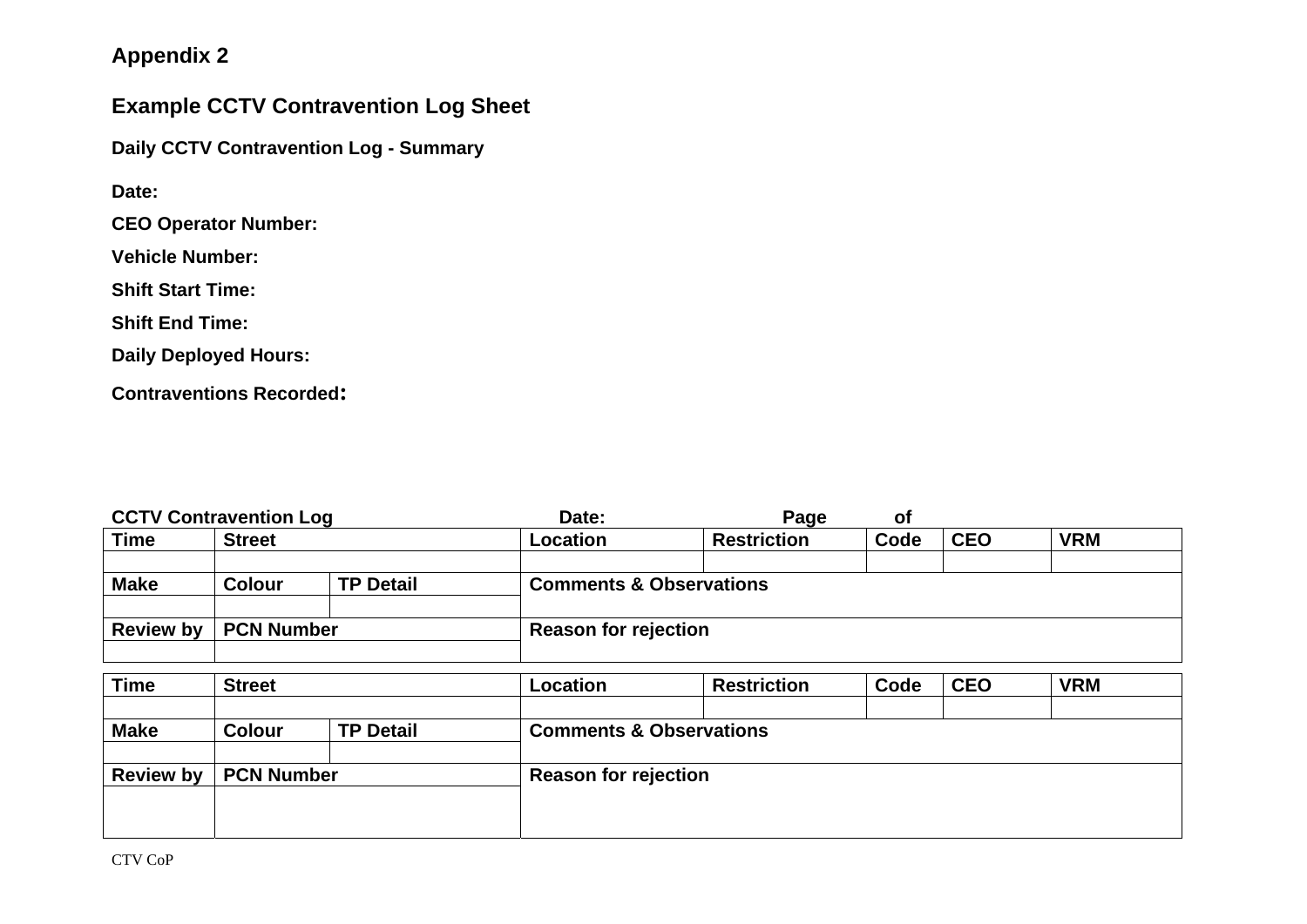| <b>Street</b> | Time | Location of CCTV signs | Still Image Taken |
|---------------|------|------------------------|-------------------|
|               |      |                        |                   |
|               |      |                        |                   |
|               |      |                        |                   |
|               |      |                        |                   |
|               |      |                        |                   |
|               |      |                        |                   |
|               |      |                        |                   |
|               |      |                        |                   |
|               |      |                        |                   |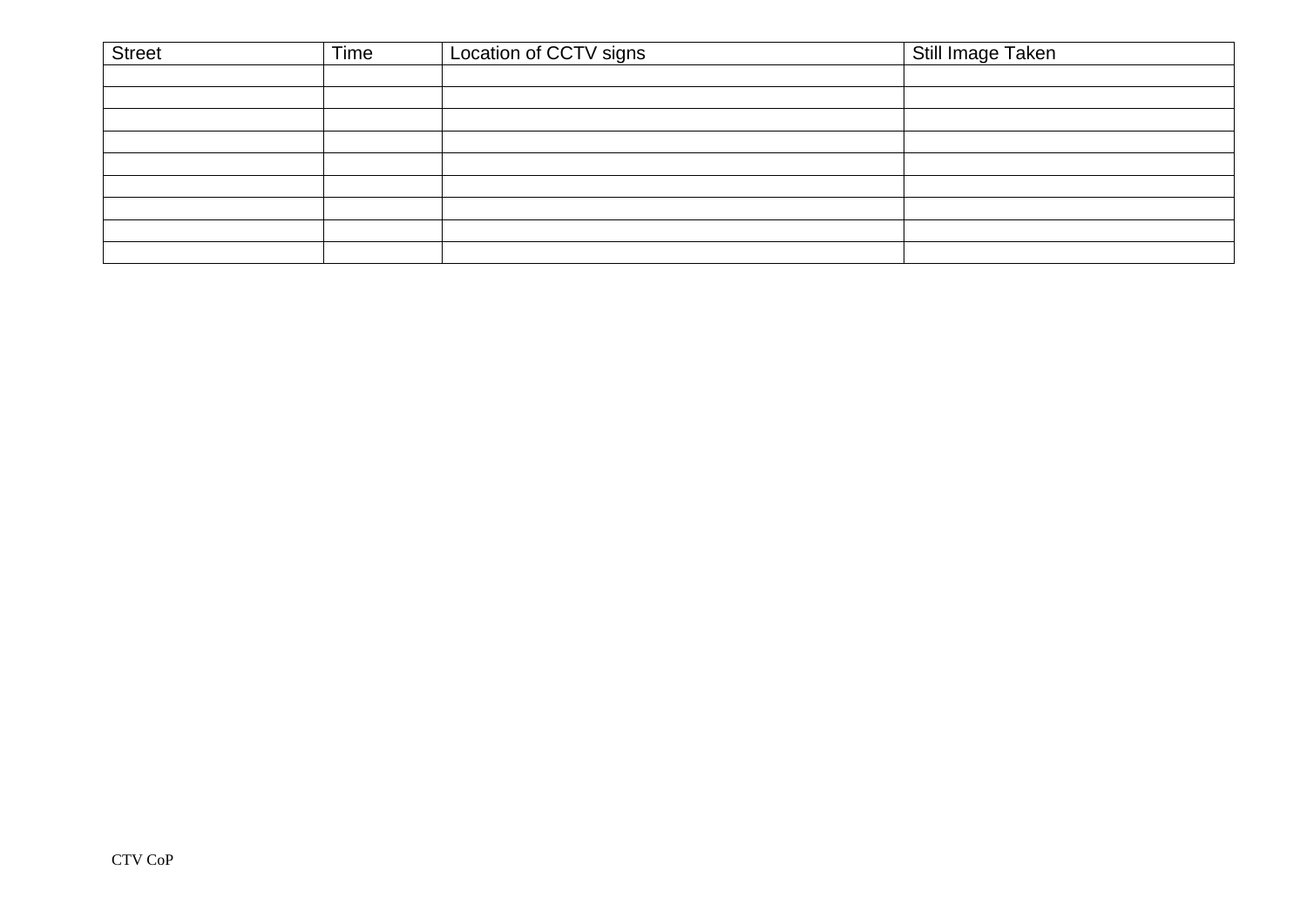### **Appendix 3**

### **Authorised Officer Witness Statement (Parking Contraventions)**

[Appellant] v [Council] TPT Case No: PCN No:

I, [Name] am an authorised officer of Bolton Council.

This statement is true to the best of my knowledge and belief. I make it knowing that, if it is tendered in evidence, I shall be liable to prosecution if I have wilfully stated anything that I know to be false or do not believe to be true.

I produce in evidence in the above case [details of evidence being produced e.g. stills from video]. I certify that these were produced [describe circumstances in which they were produced: e.g. stills from a video recording made by a CCTV camera located at wherever on such a date.]

I further certify:

- 1. that this/these was/were produced in accordance with the Code of Practice for the Operation of CCTV Enforcement Cameras;
- 2. that the monitoring and recording equipment used at the location and time specified is a prescribed device approved by the Secretary of State
- 3. that, to the best of my knowledge and belief, all conditions subject to which approval was given were satisfied.

[Describe what the evidence shows]

Signed………………………………...

Name…………………………………. Position………………………………………….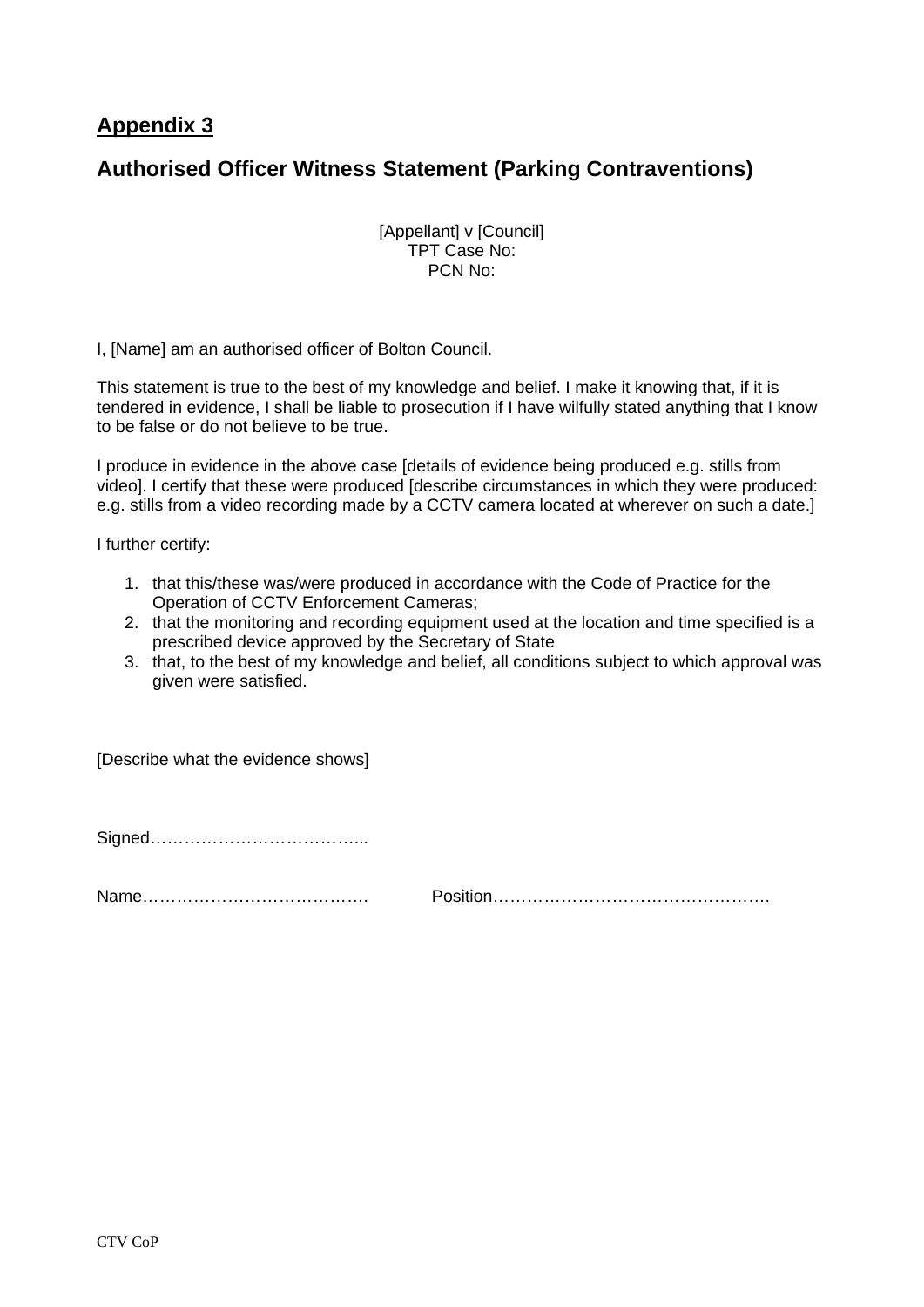## **Appendix 4 Glossary of Terms**

The Code of Practice refers to the following terms:

| Agency                      | An Agency is an organisation responsible for implementing a CCTV<br>Camera Scheme and or CCTV Camera System.<br>Each Agency can be responsible for one or more CCTV Camera<br>Schemes and one or more Camera Systems.<br>Agencies may enter into partnership to implement a CCTV Camera<br>Scheme and or CCTV Camera System. Agencies, whether acting<br>alone or in partnership, are responsible for ensuring that all CCTV<br>Camera Users of their CCTV Camera Schemes and CCTV Camera<br>Systems comply with the Data Protection Act (1998).                                                                                                                                                                                                                                                  |
|-----------------------------|---------------------------------------------------------------------------------------------------------------------------------------------------------------------------------------------------------------------------------------------------------------------------------------------------------------------------------------------------------------------------------------------------------------------------------------------------------------------------------------------------------------------------------------------------------------------------------------------------------------------------------------------------------------------------------------------------------------------------------------------------------------------------------------------------|
| <b>CCTV Camera</b>          | A Closed Circuit Television (CCTV) Camera is a method of<br>capturing CCTV Camera Images.                                                                                                                                                                                                                                                                                                                                                                                                                                                                                                                                                                                                                                                                                                         |
| <b>CCTV Camera Image</b>    | A CCTV Camera Image is data represented in a visual form that<br>may constitute Personal Data. A CCTV Camera Scheme is a<br>prescribed method of processing CCTV Camera Images for an<br>A CCTV Camera Scheme can have one or<br>agreed purpose.<br>many CCTV Scheme Operators and can use more than one CCTV<br>Camera System.                                                                                                                                                                                                                                                                                                                                                                                                                                                                   |
| <b>CCTV Camera System</b>   | A CCTV Camera System is the infrastructure that is used to<br>implement a CCTV Camera Scheme.<br>One CCTV Camera System can be used by more than one CCTV<br>Camera Scheme.                                                                                                                                                                                                                                                                                                                                                                                                                                                                                                                                                                                                                       |
| <b>CCTV Camera User</b>     | A CCTV Camera User is a person who gathers CCTV Camera<br>Images for the purpose of their contractual employment.<br>Each CCTV Camera User is responsible for complying with the<br>Data Protection Act (1998). A CCTV Camera User may work with<br>more than one CCTV Camera Scheme.                                                                                                                                                                                                                                                                                                                                                                                                                                                                                                             |
| <b>CCTV Scheme Operator</b> | A CCTV Scheme Operator is one or more CCTV Camera Users<br>who are responsible for implementing a specified CCTV Camera<br>Scheme on behalf of an Agency.<br>Each CCTV Scheme Operator is responsible for ensuring that all<br>CCTV Camera Users of the specified CCTV Camera Scheme<br>comply with the Data Protection Act (1998).<br>A CCTV Scheme Operator can be responsible for one or many<br>specified CCTV Camera Schemes.                                                                                                                                                                                                                                                                                                                                                                |
| Data Controller             | A Person who (either alone or jointly or in common with other<br>persons) determines the purposes for which and the manner in<br>which any personal data are, or are to be, processed.<br>The Camera Schemes covered by this Code of Practice may have<br>single, joint or in common Data Controllers depending on the<br>agreement each Agency has and the use of the CCTV Camera<br>Images involved.<br>For the purposes of this Code of Practice, the Data Controller is<br>defined as the Agency who is actually using the CCTV Camera<br>Image at any given time to gather or record data which in turn will<br>actually be deemed to be Personal Data.<br>The Data Controller may differ from the CCTV Scheme Operator.<br>At any given time there may be none or several Data Controllers. |